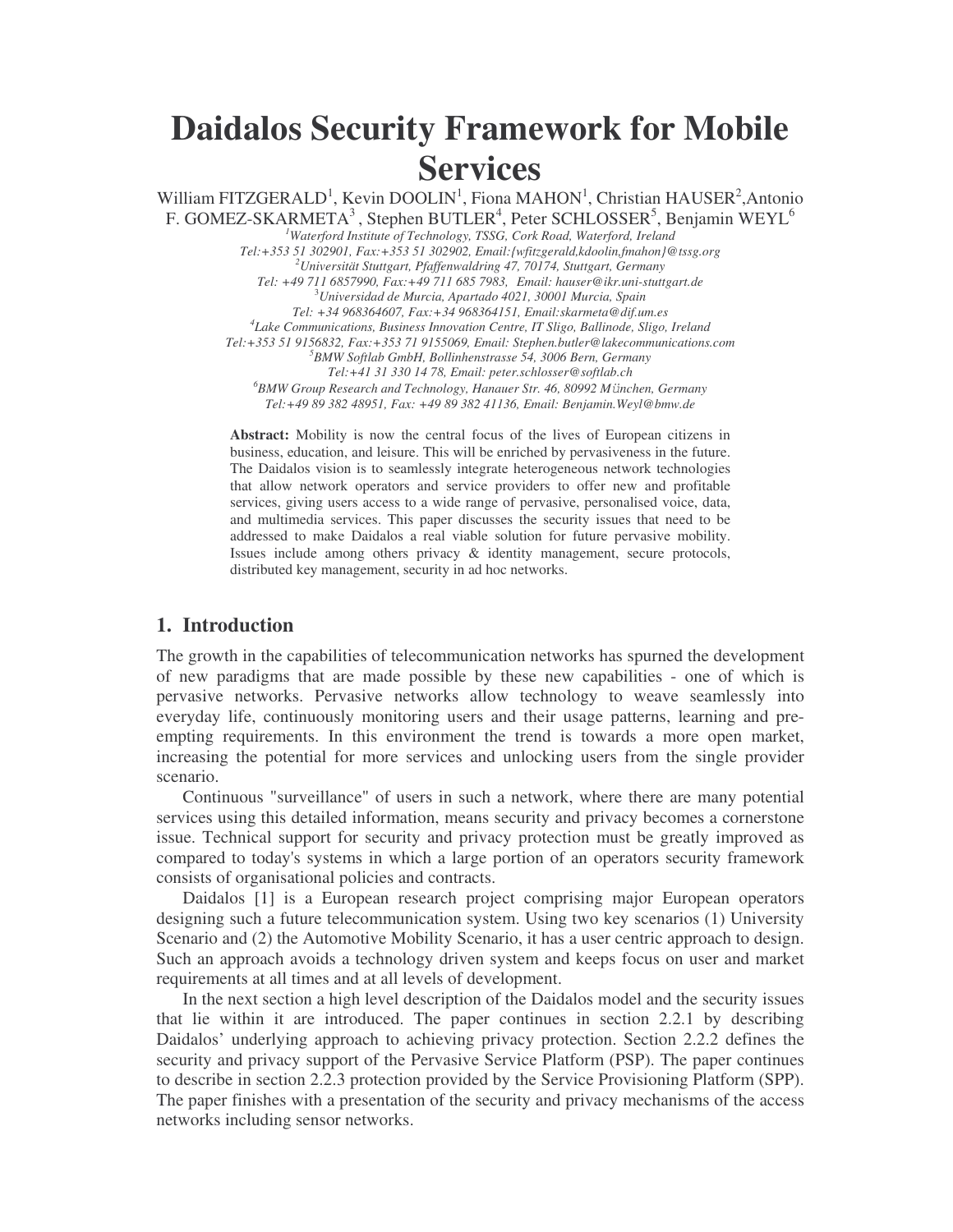# **2. Daidalos Security Infrastructure**

To understand the security solutions presented in this paper, it is necessary to know the underlying architecture. Therefore, a short overview on the architecture is given in section 2.1.

#### *2.1 – Underlying Architecture*

The Daidalos infrastructure revolves essentially around a 3-tier system (Figure 1 depicts this architecture with its security features):

- 1. Top Tier: Pervasive Service Platform (PSP)
- 2. Middle Tier: Service Provisioning Platform (SPP)
- 3. Bottom Tier: Access Networks (AN).

At the top of the 3-tier architectural model, Daidalos provides a platform (PSP) for the deployment and provision of pervasive services by providing enabling services neatly integrated with the traditional service-provisioning platform. These enabling services comprise, e.g., a pervasive service management allowing for composition of basic services to more sophisticated ones, a context management and a personalization subsystem for tailoring the services for each user's needs.

For the support of traditional services and the PSP, Daidalos integrates the core network in terms of control  $\&$  data planes and integrates these with the basic enabling services necessary for the operation of a carrier-grade network, a third party network and application services.

For accessing the core infrastructure Daidalos integrates many types of access networks ranging from ad-hoc networks over Ethernet, WLAN, GPRS/UMTS, to broadcast networks like DVB-H by the coherent IP solution. A special kind of access networks are sensor networks. Sensors are important sources of context information necessary for providing context-aware services. Daidalos not only provides the infrastructure for traditional sensors like active badges, but also for wireless sensor networks consisting of small sensors with limited technical capabilities like computation, communication or battery power.

#### *2.2 Daidalos Security Infrastructure*

Maintaining a homogeneous level of security and guaranteeing a high level of seamless access to services in next generation network environments is complex and challenging. These issues include [2]: multiple authentication mechanisms, Single-Sign-On (SSO) for multiple services and administrative domains which will be needed, distributed authorisation mechanisms, multiple identities across different providers, multiple sessions of multiple users using multiple devices, contracts and so forth.

The Daidalos Security Infrastructure provides a flexible security solution with components and mechanisms covering these issues. The rest of the paper discusses in detail how this solution is achieved.

# **2.2.1 Identity and Privacy Model**

Identity management is important to maintain sensitive data and confidential relationships with service providers and so forth. In distributed networks users may have multiple contracts with different providers, using various digital identities. The identity management and privacy framework must be able to facilitate private information to be flexible, providing different levels of security and privacy, allowing users to trade privacy against convenience when necessary [3].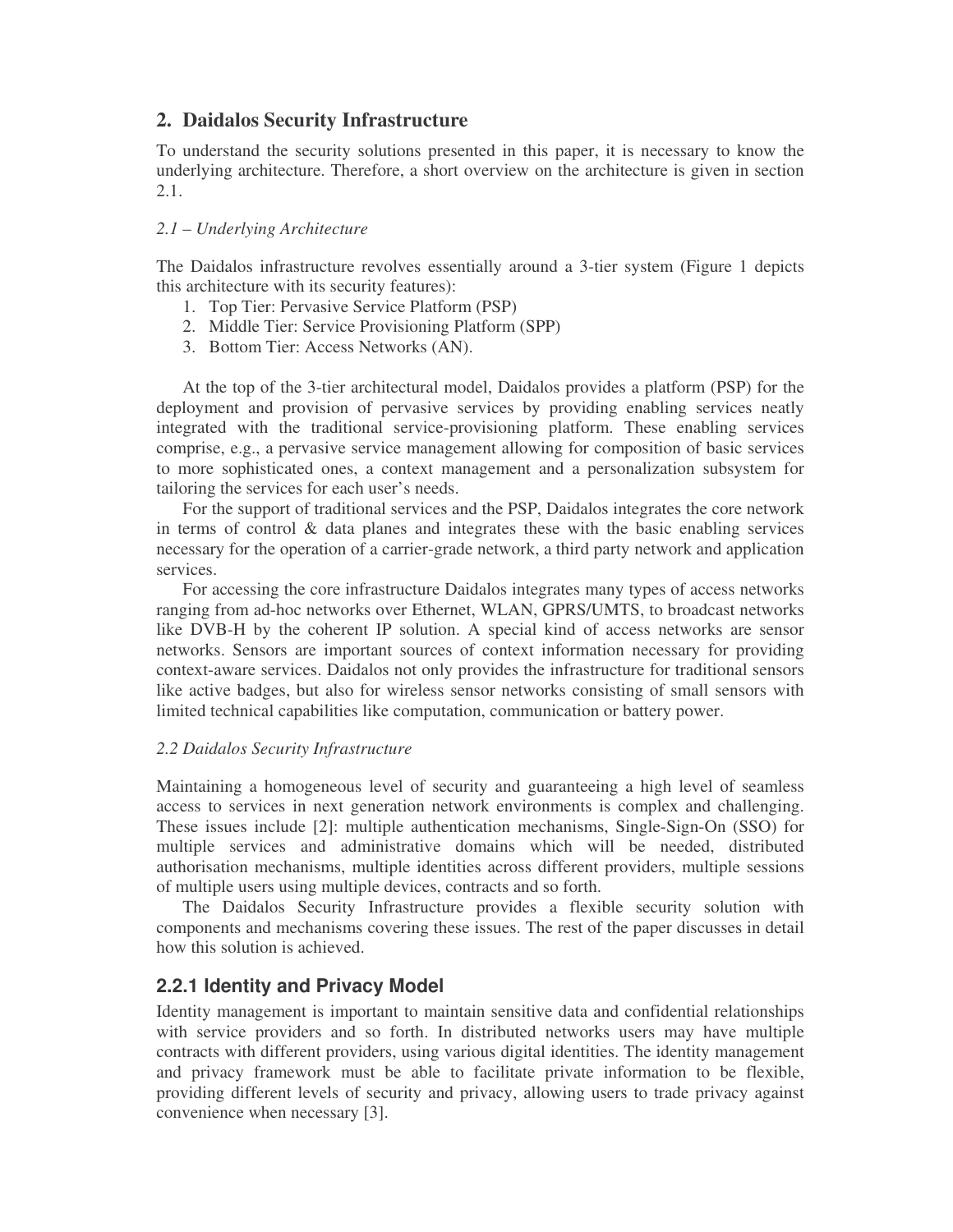In the Daidalos identity model a user can choose the identity he/she wants to use to authenticate and register for services. When the user first signs a contract with a Daidalos operator, an identity under which the contract and the respective profiles and rights are defined is issued. This identity, called Registration Identity (RegID), holds the information necessary for charging its owner, and can be seen as the system representation of the signer of the contract. For the purpose of having different levels of privacy, Virtual Identities (VIDs) are defined on-the-fly. By using different VID's, the user can reveal different personal information in the context of each VID. These identities are always related to a RegID and can share all or none of the RegID's attributes. As such, they are privacyenabled and possibly anonymous representations of the RegID.

This yields a concept that small amounts of personal information are much less sensitive than a huge aggregation of personal information. So, it is possible to split the trace of personal information left by the user in the system. Although, the user can use different VID's towards foreign (service and network) providers, a means must be provided by which all actions of a user's VID's can be accounted to a real person for monetary as well as for legal accountability. The home operator is assumed to be trusted to know the link of all VID's to the RegID. Daidalos has taken a hybrid approach to allow user anonymity via pseudonyms and the utilisation of single sign-on processes (E.g.: Liberty Alliance [4]) to manipulate or tie those pseudonyms to a RegID [2].

The SPP can utilise the PSP VID's to provide a means for the operator to cope with this multiplication of user contexts. By this, a user can use different VID's towards different services or service providers and foreign network providers, but all actions can be accounted to his contract by the home provider.

While this approach is a huge step forward in privacy protection, it introduces some configuration burden on the user. First of all, the different VID's must be configured, i.e., it must be specified which information may be revealed in its context – including, e.g., setting the access rights for accessing context information about the user. Second, it must be decided when the aggregated revealed information is too privacy sensitive and the VID must not be used any longer. Third, the user must decide for each service to use, which VID to take. As this is acceptable in a traditional world of rarely changing services it needs extensions in a pervasive world in which a user is experiencing frequently changing services without even noticing it. This is where the security and privacy subsystem of the PSP acts and complements the respective functions of the service provisioning platform.

#### **2.2.2 Pervasive Service Platform Security**

The PSP is fundamentally based on information about the user's current situation, habits and so forth derived from context sensitive information. Thus, it is critical that a user's private information remains confidential and maintains constant integrity. The PSP layer provides an Identity & Privacy Management module to provide a secure service to manage a user's context sensitive information. The identity & privacy management provided by the PSP layer is funnelled down through the underlying layers to provide global system privacy.

The security and privacy subsystem provides an enabling service of the pervasive service platform that allows users to automate the above-mentioned VID related actions. Moreover, it comprises the respective counterparts being used by third party services. The overall functionality consists of three parts: (1) Privacy Policy Negotiation, (2) Identity Management and (3) Credential Management and Access Control

If a new service is discovered and to be used, the Privacy Policy Negotiation module is invoked, which negotiates anonymously with the respective Privacy Policy Negotiation counterpart at the service. The result of this policy is not only a statement about what the service guarantees to do with the personal information being revealed during the service use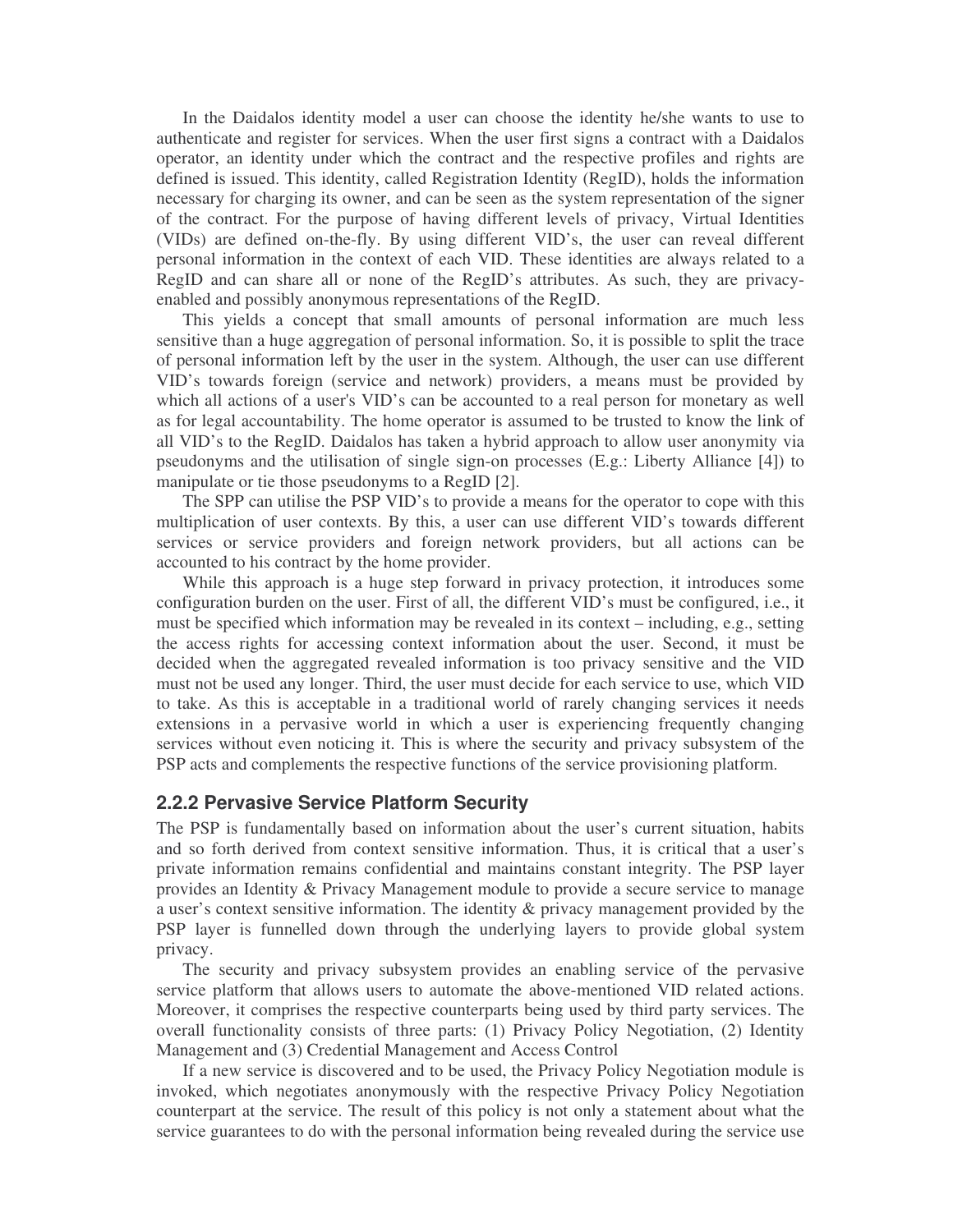(similar to what the Platform for Privacy Preferences (P3P) [5] does) but also a list of personal context information the service needs for the requested service provision, e.g., the user's location.

Based on this negotiation result, the Identity Management module selects or creates a VID in which context this information may be revealed. For this, it estimates the level of privacy invasiveness of all data being revealed in the context of the respective VID, so far. Finally, the Credential Management interfaces to the A4C subsystem of the service provisioning platform in order to create the respective authorizations for the service to access the negotiated context information according to the chosen VID. This module is complemented by the Access Control of the context management which checks the authorization in case of a context request again by interfacing with the A4C (Authentication, Authorization, Accounting, Auditing & Charging) subsystem of the service provisioning platform. Note, that there are also other entities in the Pervasive Service Platform implementation such as access control. Their description is omitted due to clarity reasons. A more detailed description of these modules, their inter-working and functionality can be found in [6].

## **2.2.3 Service Provisioning Platform Security**

From Figure 1, one can see that the different components in the general architecture are: Pervasive Service Platforms, Service Provisioning Platforms (SPP), Access Networks (AN), Mobile Terminals (MTs), (Third Party) Service Providers and a Key Interconnection. The circles within Figure 1 indicate where the main entities that will support the security architecture in the SPP, are placed.



*Figure 1: Security Components in Daidalos Architecture*

As can be seen, in order to provide security both inter-domain and intra-domain key management is provided, fully integrated with the access control of mobile terminals (MT) in the AN, and with support for the security of the operator and service provider infrastructures.

#### **2.2.3.1 Intra- and Inter-domain Key Management:**

The 'Key Interconnection' is needed for enabling communication between various 'Key Management' systems within different administrative domains; that is, establishing a secure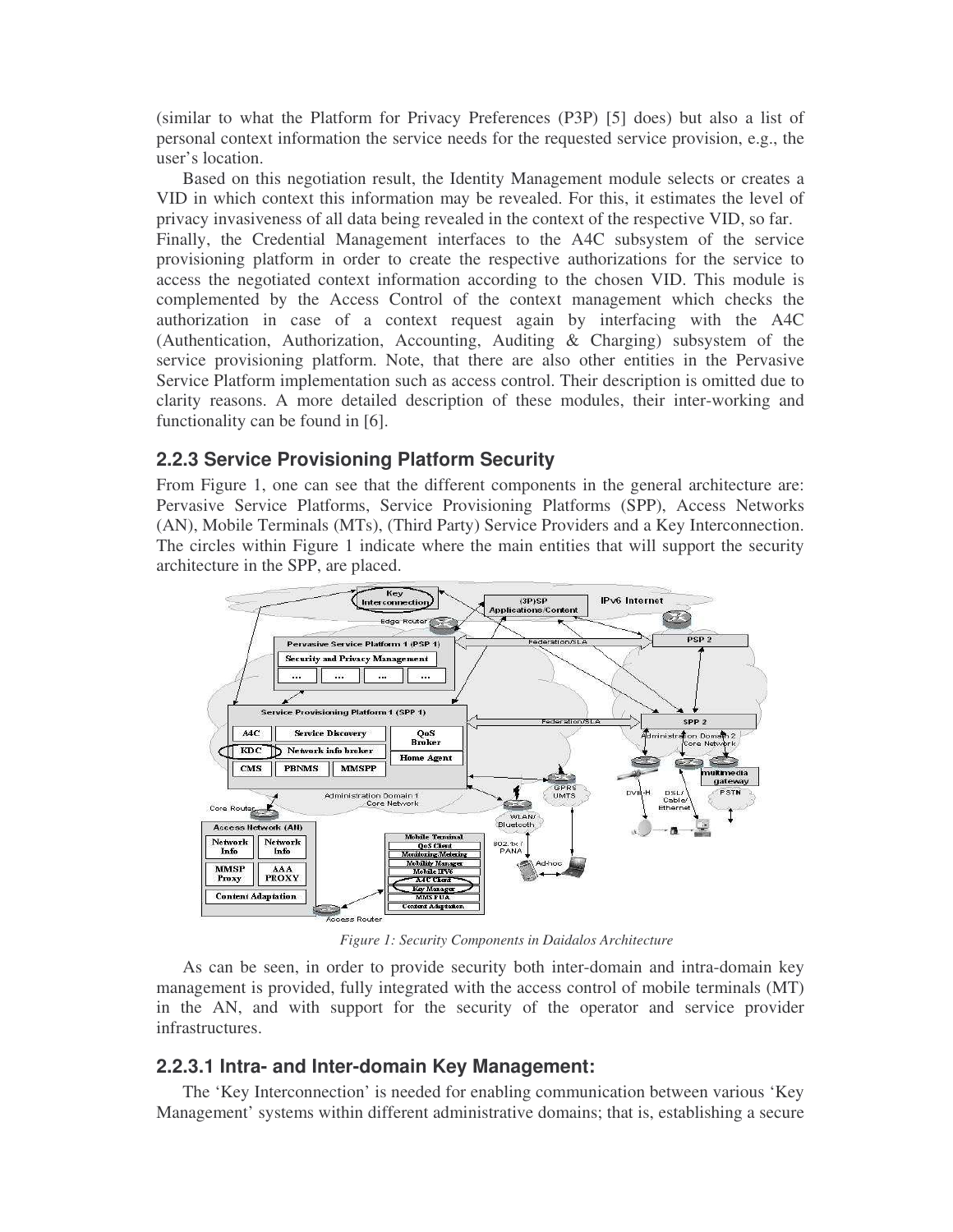context between an entity belonging to one domain and an entity belonging to another. For that purpose, the Key Interconnection entity provides secure inter-domain key transport.

The 'Key Distribution Center' (KDC), is the component in charge of managing credentials, certificates and, in general, digital identities. It provides support for the lifecycle of identities and keys within different scenarios and for various entities requesting them. Additionally, it is in charge of retrieving authorization assertions from the Authorization Authority (AA) and storing the received material into the appropriate repository.

The Key Manager will store/recover, and in general manage, the available authentication/authorization material in the key-store/authorization-repository. It will also sign/verify supplied material. These actions will be performed upon request of the A4C client or PSP components (e.g., A4C client may ask the key manager to sign a charging guarantee to protect against repudiation).

## **2.2.3.2 Security Related Protocols and Requirements:**

The Mobile Terminal (MT) is responsible for acquiring network access, where the terminal and/or the user are authenticated and authorized. The A4C client is the component that performs these functions, using the Protocol for carrying Authentication for Network Access (PANA) [7] and 802.1x [8]. Figure 2 illustrates the authentication related components of the architecture, and shows communication patterns between them. The design provides not only authentication but also authorization support by means of (1) using EAP (Extensible Authentication Protocol) [9] as the basic transport protocol for credential management over PANA; and (2) integrating with SAML [2][3][10][11] for authorization. This requirement comes from the A4C infrastructure, where the AA will be part of the general Authentication, Authorization and Accounting (AAA) architecture. Authorization messages are transported by the same protocol and follow a similar path, as authentication messages. As illustrated in Figure 2, in order to support communication integrity and/or confidentiality between network elements like routers, servers, etc., IPsec [12] will be deployed as the basic security protocol; hence, a means to distribute and manage cryptographic material not only within a single domain but also across domains is required. If additionally the need to provide credentials and digital identities to MTs, users, providers and services, is identified then the conclusion is that the KDC system will be mainly based in a Public Key Infrastructure (PKI) [13] and its associated protocols.



*Figure 2: Protocols and Services for Security*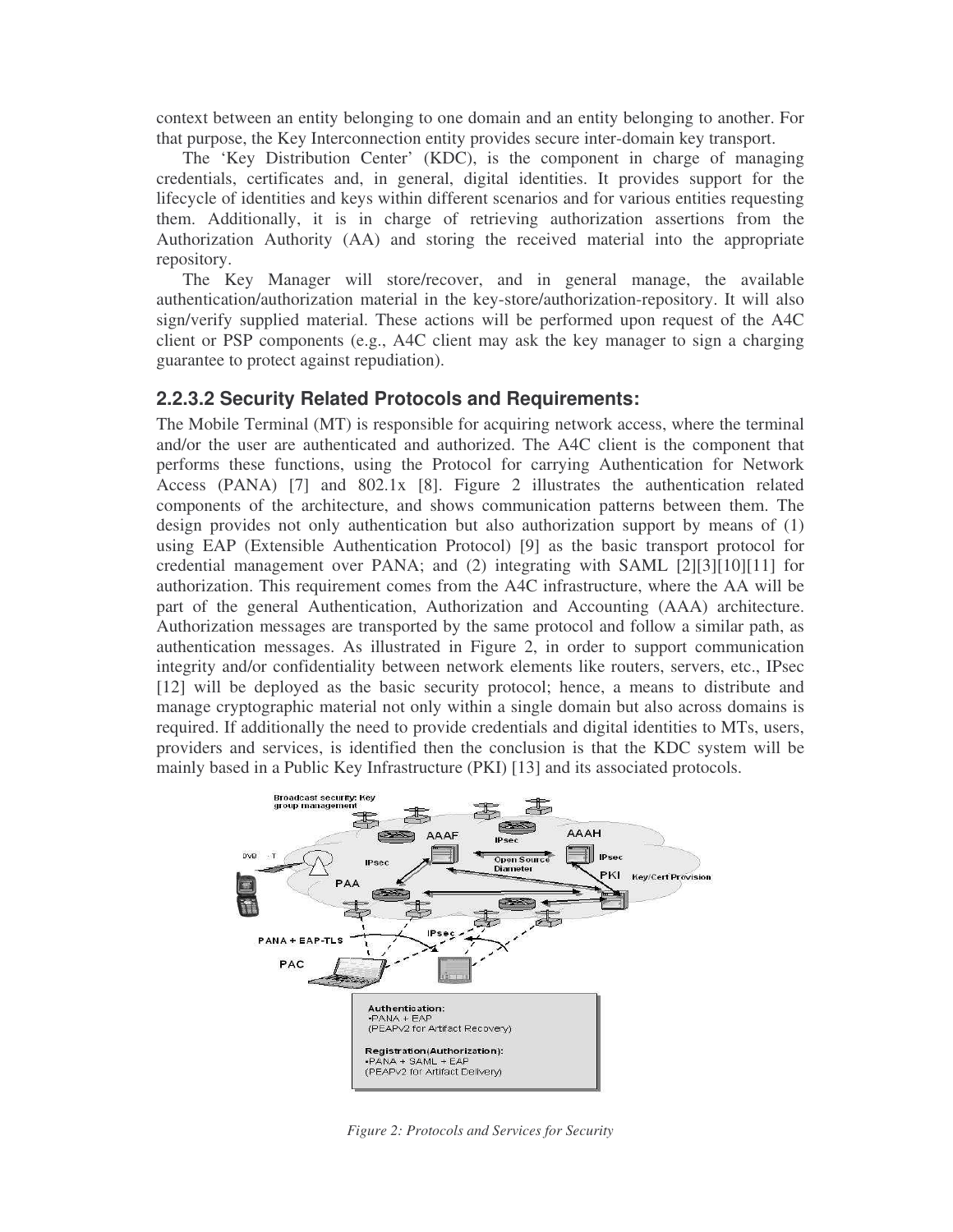The A4C and PKI models are only part of the framework for authorization. There is a special need for a flexible yet unambiguous means of communicating authorization information between the key elements of the system users, services, and the network. Due to the flexibility of the approach required in order to support attribute certificates, and credentials in general, the option of SAML has been considered and analysed extensively in order to provide the AA support for Daidalos.

# **2.2.3.3 Federated and Privacy-enabled Access Control:**

Within DAIDALOS the Security Assertion Markup Language (SAML) has been chosen for integrating distributed authentication, authorization and SSO into federated, Beyond-3G operator concepts. SAML standardizes the exchange of information about a user's authentication status, authorization decisions and attributes. By applying SAML, the authentication infrastructure can be made independent of the specific mechanism used for the authentication of users. In addition, SAML supports SSO across administrative domains.

These advantages result in a decoupling of value-added service provider's infrastructure from access network infrastructure on one hand (distributing services independently from specific access technologies), and on the other hand enabling the usage of the same security functionalities for network security and building secure federations among all participating entities. The SAML Authority in conjunction with the Identity Manager, plays an important role in concealing identities and protecting users' privacy [2]. The RegID is never revealed and is concealed by using VID's, provided by the PSP identity management module.

The Asserting Authority has the following main functionalities for concealing the RegID:

- Asserting and providing information on a user's successful authentication via an authentication assertion. Authentication takes place based on a user's VID. The VID is mapped to the respective RegID (by accessing the Identity Manager) and an authentication assertion is generated and stored. Thus, the Asserting Authority can prove one's authentication to another entity within the federation.
- Issuing authorization decisions: For authorizing a specific user to a requested valueadded service, the Policy Enforcement Point of the service can request authorization decisions from the Authority. The Asserting Authority issues the authorization decision based on the policies and profiles it holds connected to the binding of the VID and the Service Identifier.
- Collecting and issuing users' attributes and profiles: If a service has to be personalized for the user, it may require some attributes and profiles. The authority can collect the required attributes from the profile associated to the VID and issue them via an attribute assertion.

Every request for service authorization, broadcast services or individual services, uses a so-called Identity Token, being an enhanced SAML artifact, issued during the primal authentication process.

Authentication and authorization for broadcast services have to be seamlessly integrated into future security architecture. The basic idea of the SAML-based approach is that a user authenticates and receives authorizations for broadcast services as he does for all network services [11][14]. Prior to requesting broadcast services, a user is identified by "standard" network authentication mechanisms. After establishing the user's identity, authorization decisions for broadcast service access can be taken and granted. Key material allowing the access to subscribed broadcast services is distributed as an integral part of the standard network authentication within SAML assertions and allows access to broadcasted content on the user's mobile terminal.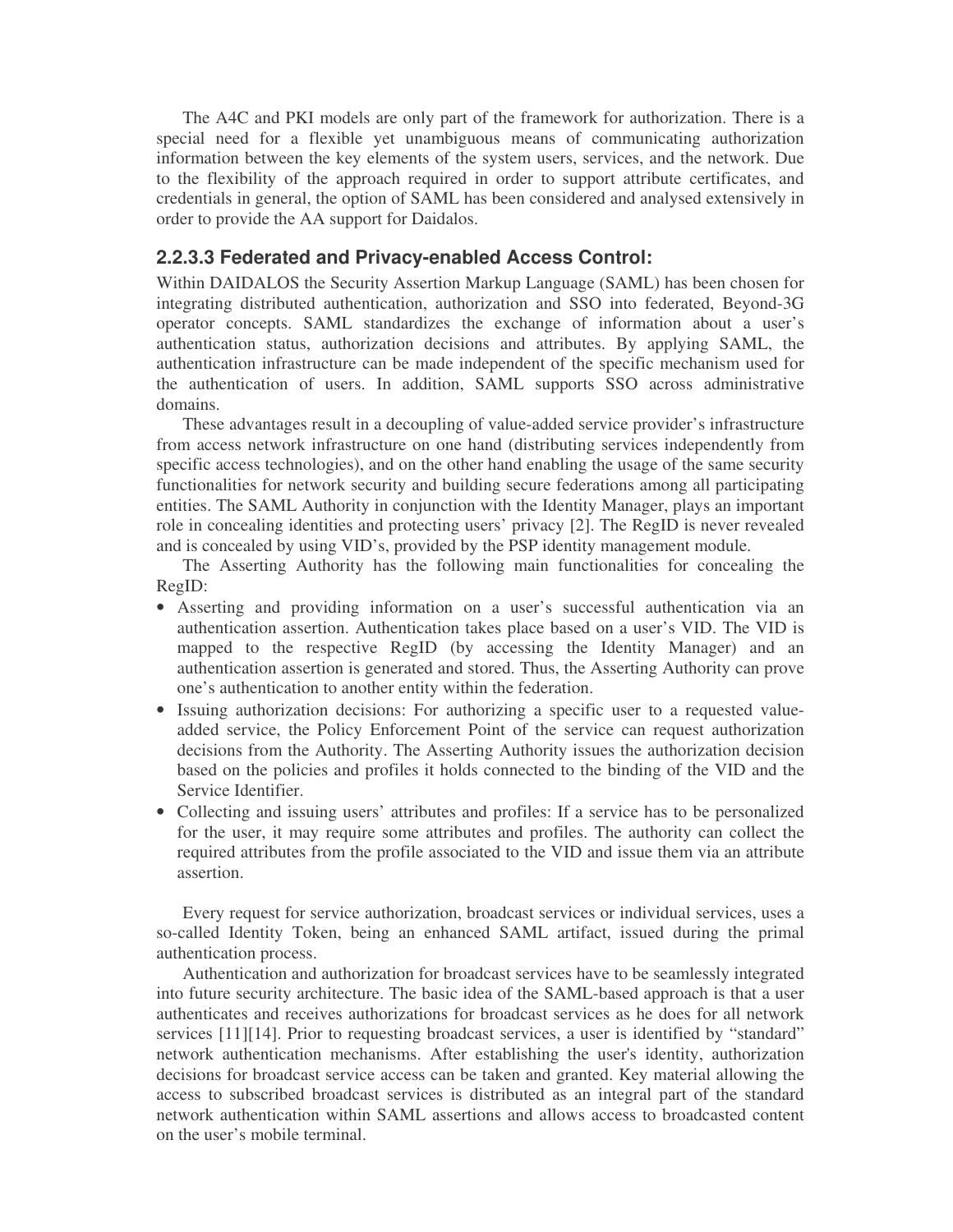# **2.2.4 Access Networks Security**

Daidalos is implementing cryptographically generated addresses (CGA) and secure neighbour discovery within the IPv6 access network. This provides considerable protection against many of the routing attacks possible in an open access network. The Daidalos project has concentrated on how SEND [15] and CGA may be integrated into ad hoc networks and deliver fast hand over processes. Trust is bootstrapped from a low initial level by incrementally generating a candidate CGA, assuring this CGA is unique, establishing the certificate trust anchors necessary for SEND and finally once the PANA network authentication process has succeeded, a check can be made for certificate revocation. In the case of an ad hoc network Daidalos has evolved this process to provide a tunnel between a mobile terminal on the edge of the ad hoc cloud and its access router.

Ad hoc On Demand Distance Vector (AODV) routing was chosen in Daidalos as the most suitable candidate for a routing protocol in the ad hoc access networks. The protocol allows the mobile nodes to update and obtain routes quickly, as well as to destroy outdated routes. AODV deploys UDP messages and, since it is close to existing Internet routing protocols, it allows possible integration with the fixed network.

Secure Ad hoc On Demand Distance Vector (SAODV) [16] is an extension to the above-mentioned protocol that can be used to protect the route discovery process providing features such as Integrity, Authentication and Non-repudiation. The main goal is to prevent a malicious node forging AODV packets, listening to the others and replay attacks. SAODV does not describe which key management scheme should be used and, besides, it does not exclude the possibility to deploy a certification authority. This solution allows all the nodes joining the ad hoc network to download public keys plus the public key of the certification authority. If no certificates are used, it is assumed that SHA is the hash algorithm and RSA the encryption method.

As with any ad hoc network, there is a need to protect traffic between the Mobile Terminal (MT) and the router. This can be accomplished by creating an IPsec tunnel between the two elements. This both ensured that the MT was one virtual hop away from it's access router (a requirement for PANA [7]) and that data was protected from intermediate and rogue node interception and manipulation. However this did lead to problems in QoS routing decisions based on encapsulated QoS header fields. To overcome this problem Daidalos has ensured that these header fields were copied into the outer header of tunnelled packets.

The development of the solutions for secure charging of network traffic was another goal for Daidalos, particularly in ad hoc edge networks. To this end Daidalos implemented Secure Charging Protocol (SCP) [17]. This gave us non-refutable proofs of network usage that could be used in a later charging scheme. The proofs inserted in the packets use mechanisms considered to be secure like MD5 hashing. The control messages use Elliptic Curve Cryptography to minimise computational overhead. These routines are provided by a Common Cryptographic Library in Daidalos. The project also looked at the interoperation of SCP with core network A4C.

#### **2.2.8 Sensor Network**

The goal at this level is to aggregate data and deliver this as a data stream service into other services in a confidential and secure manner. The traditional way of doing this is by encrypting on a hop-by-hop basis within the sensor network. Encrypting data on a hop-byhop methodology is too computationally intensive for the sensors used in Daidalos. Thus Daidalos is testing unique concealed data aggregation cryptographic techniques and privacy homomorphic algorithms, which allow us to aggregate encrypted data at certain points in the sensor network without decrypting this data. This means there is reasonably strong end